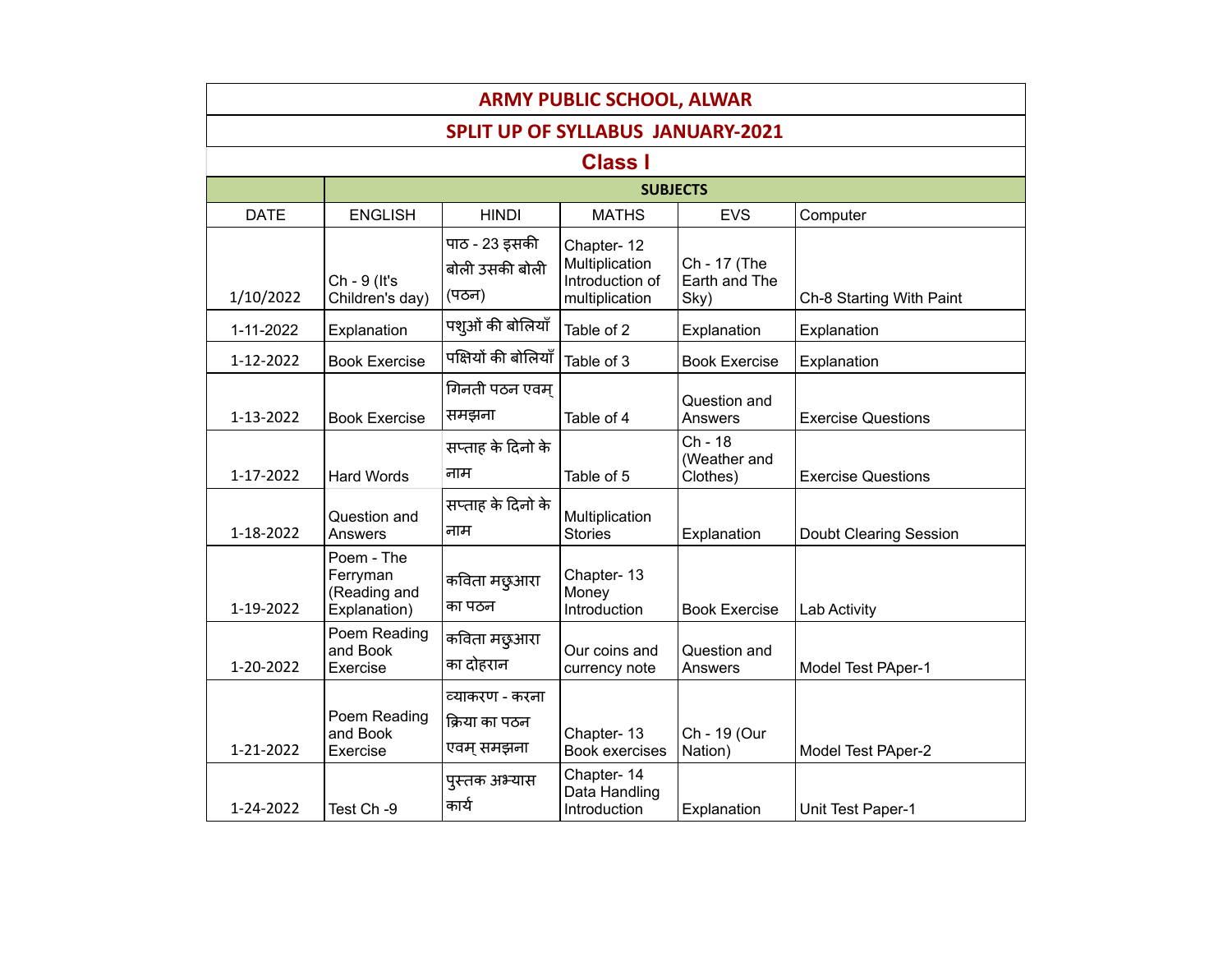| 1-25-2022 | Grammar -<br>Formative<br>Activities(Jump<br>into the Pond ) | अनुच्छेद लेखन (<br>मेरी माँ ) | <b>Book exercises</b><br>of Ch-14 | <b>Book Exercise</b>       | Unit Test Paper-2 |
|-----------|--------------------------------------------------------------|-------------------------------|-----------------------------------|----------------------------|-------------------|
| 1-27-2022 | Show and Tell                                                | अनुच्छेद लेखन (<br>मेरी माँ ) | Worksheet-14                      | Question and<br>Answers    | Unit Test Paper-3 |
| 1-28-2022 | Roll Play                                                    | अनुच्छेद लेखन (<br>मेरा घर )  | Worksheet -15                     | Ch - 20 (Our<br>Festivals) | Unit Test Paper-4 |
| 1-31-2022 | Composition                                                  | अनुच्छेद लेखन (<br>मेरा घर)   | Class test of Ch<br>$-13$         | Explanation                | Test of Ch-8      |
|           |                                                              |                               |                                   |                            |                   |
|           |                                                              |                               |                                   |                            |                   |
|           |                                                              |                               |                                   |                            |                   |
|           |                                                              |                               |                                   |                            |                   |
|           |                                                              |                               |                                   |                            |                   |
|           |                                                              |                               |                                   |                            |                   |
|           |                                                              |                               |                                   |                            |                   |
|           |                                                              |                               |                                   |                            |                   |
|           |                                                              |                               |                                   |                            |                   |
|           |                                                              |                               |                                   |                            |                   |
|           |                                                              |                               |                                   |                            |                   |
|           |                                                              |                               |                                   |                            |                   |
|           |                                                              |                               |                                   |                            |                   |
|           |                                                              |                               |                                   |                            |                   |
|           |                                                              |                               |                                   |                            |                   |
|           |                                                              |                               |                                   |                            |                   |
|           |                                                              |                               |                                   |                            |                   |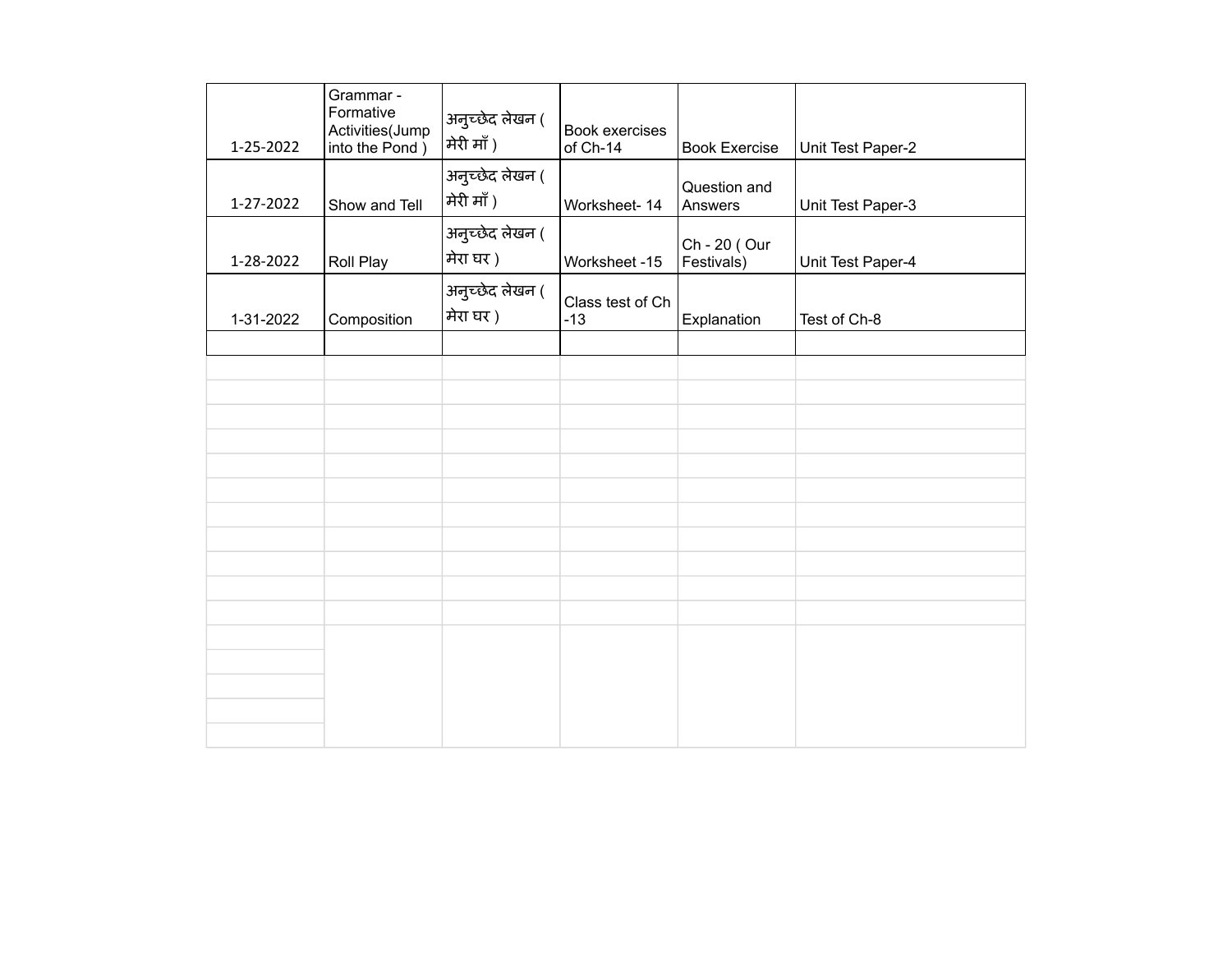| <b>ARMY PUBLIC SCHOOL, ALWAR</b>         |                                                    |                                         |                                           |                                                                      |                           |  |  |  |  |
|------------------------------------------|----------------------------------------------------|-----------------------------------------|-------------------------------------------|----------------------------------------------------------------------|---------------------------|--|--|--|--|
| <b>SPLIT UP OF SYLLABUS JANUARY-2021</b> |                                                    |                                         |                                           |                                                                      |                           |  |  |  |  |
|                                          | <b>Class II</b>                                    |                                         |                                           |                                                                      |                           |  |  |  |  |
|                                          |                                                    |                                         |                                           | <b>SUBJECTS</b>                                                      |                           |  |  |  |  |
| <b>DATE</b>                              | <b>ENGLISH</b>                                     | <b>HINDI</b>                            | <b>MATHS</b>                              | <b>EVS</b>                                                           | Computer                  |  |  |  |  |
| 1/10/2022                                | Ch-9 India My<br>Country (<br>Reading and<br>Expl) | पाठ-14 वसंत<br>ऋत्( वाचन व<br>व्याख्या) | Ch-5 Division (<br>Introduction)          | Ch-16 Our<br>Celestial<br>neighbours(<br>Reading and<br>Explanation) | Ch-8 Storage Devices      |  |  |  |  |
| 1-11-2022                                | Wow Words<br>and word<br>meaning                   | विद्यार्थियों दवारा<br>वाचन             | Division as<br>equal<br>distribution      | Ch-16 Our<br>Celestial<br>neighbours(<br>Reading and<br>Explanation) | Explanation               |  |  |  |  |
| 1-12-2022                                | Fill Ups and<br>Match the<br>following             | शब्दार्थ व श्रुतलेख                     | Division as<br>repeated<br>subtraction    | Mcqs and fill ups Explanation                                        |                           |  |  |  |  |
| 1-13-2022                                | Ques./ Answers                                     | खाली जगह भरिए                           | Multiplication<br>and Division<br>facts   | Match the<br>following / True<br>false                               | <b>Exercise Questions</b> |  |  |  |  |
| 1-17-2022                                | Class Test( Ch-9 सही / गलत                         |                                         | Mental maths<br>and story telling         | One words<br>ques/Ans.                                               | <b>Exercise Questions</b> |  |  |  |  |
| 1-18-2022                                | Ch-16 Use Of<br>In, On and<br>behind               | प्रश्र/ उत्तर                           | Activity<br>Worksheet-7                   | Ques./Ans                                                            | Doubt Clearing Session    |  |  |  |  |
| 1-19-2022                                | <b>Book Exercises</b>                              | कविता का गायन                           | Class Test (Ch-<br>5)                     | Class Test Of<br>$ch-16$                                             | Lab Activity              |  |  |  |  |
| 1-20-2022                                | <b>Book Exercises</b>                              | कक्षा परख                               | Class Test (Ch-<br>5)                     | Ch-17<br>weathering<br>seasons(<br>Reading and<br>Explanation)       | Ch-9 Fun With MS-Paint    |  |  |  |  |
| 1-21-2022                                | Class Test                                         | विलोम शब्द                              | Ch-15 Data<br>Handling (<br>Introduction) | Ch-17<br>weathering<br>seasons(<br>Reading and<br>Explanation)       | Explanation               |  |  |  |  |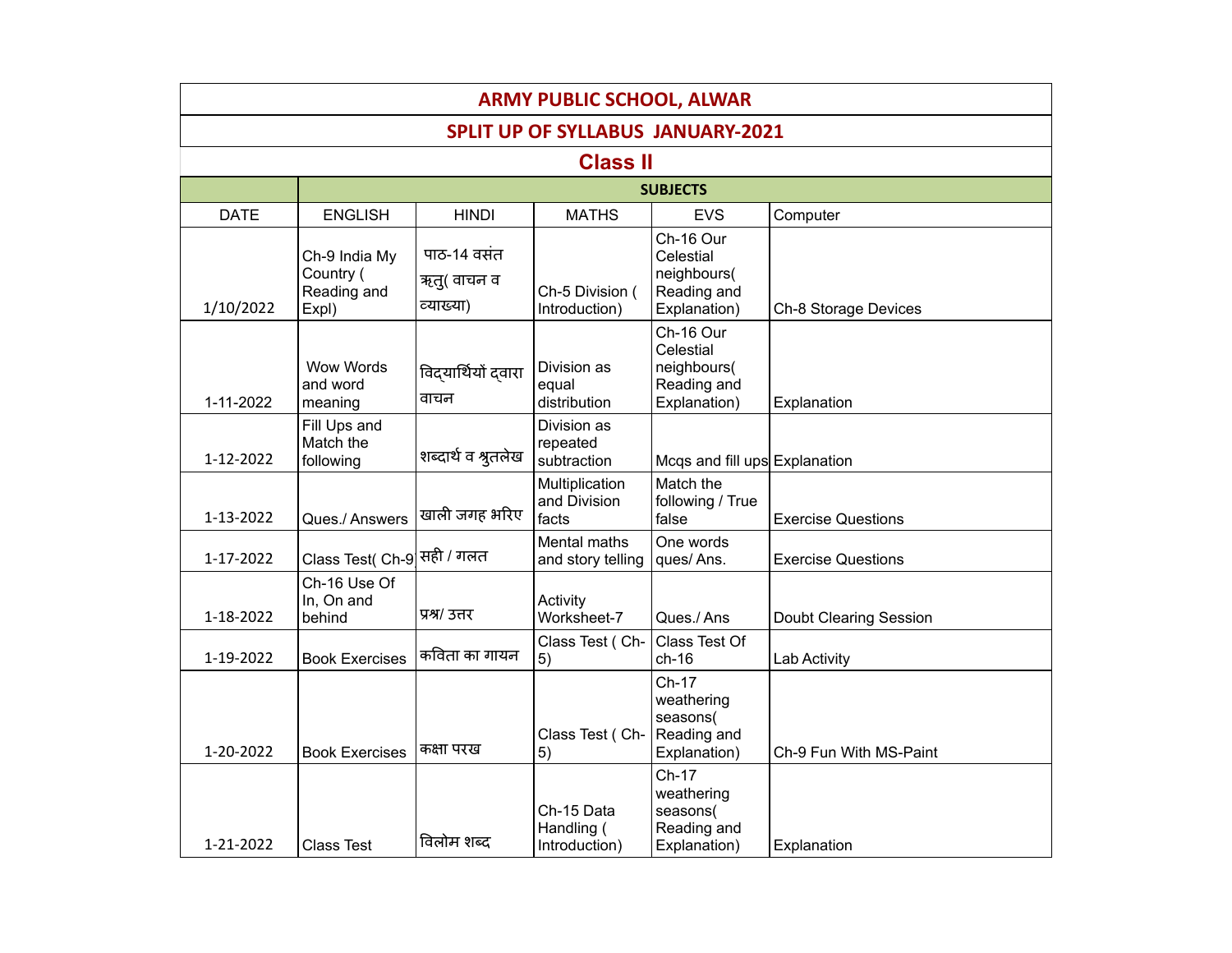| 1-24-2022 | Short<br>Composition           | अभ्यास कार्य  | Presenting data<br>in tabular form |                                        | Mcqs and fill ups Exercise Questions |
|-----------|--------------------------------|---------------|------------------------------------|----------------------------------------|--------------------------------------|
| 1-25-2022 | Short<br>Composition           | अभ्यास कार्य  | Summer<br>uniform                  | Match the<br>following / True<br>false | <b>Exercise Questions</b>            |
| 1-27-2022 | Short<br>Composition           | रचनात्मक लेखन | Understanding<br>data              | One words<br>ques/Ans.                 | <b>Doubt Clearing Session</b>        |
| 1-28-2022 | Class Test (Qu.<br>/ Ans) ch-9 | रचनात्मक लेखन | <b>Breakfast</b><br>tables         | Ques./Ans                              | Test of Ch-8                         |
| 1-31-2022 | Class Test (<br>composition)   | कक्षा परख     | Table of 14, 15                    | Class Test Of<br>$ch-17$               | Test of Ch-9                         |
|           |                                |               |                                    |                                        |                                      |
|           |                                |               |                                    |                                        |                                      |
|           |                                |               |                                    |                                        |                                      |
|           |                                |               |                                    |                                        |                                      |
|           |                                |               |                                    |                                        |                                      |
|           |                                |               |                                    |                                        |                                      |
|           |                                |               |                                    |                                        |                                      |
|           |                                |               |                                    |                                        |                                      |
|           |                                |               |                                    |                                        |                                      |
|           |                                |               |                                    |                                        |                                      |
|           |                                |               |                                    |                                        |                                      |
|           |                                |               |                                    |                                        |                                      |
|           |                                |               |                                    |                                        |                                      |
|           |                                |               |                                    |                                        |                                      |
|           |                                |               |                                    |                                        |                                      |
|           |                                |               |                                    |                                        |                                      |
|           |                                |               |                                    |                                        |                                      |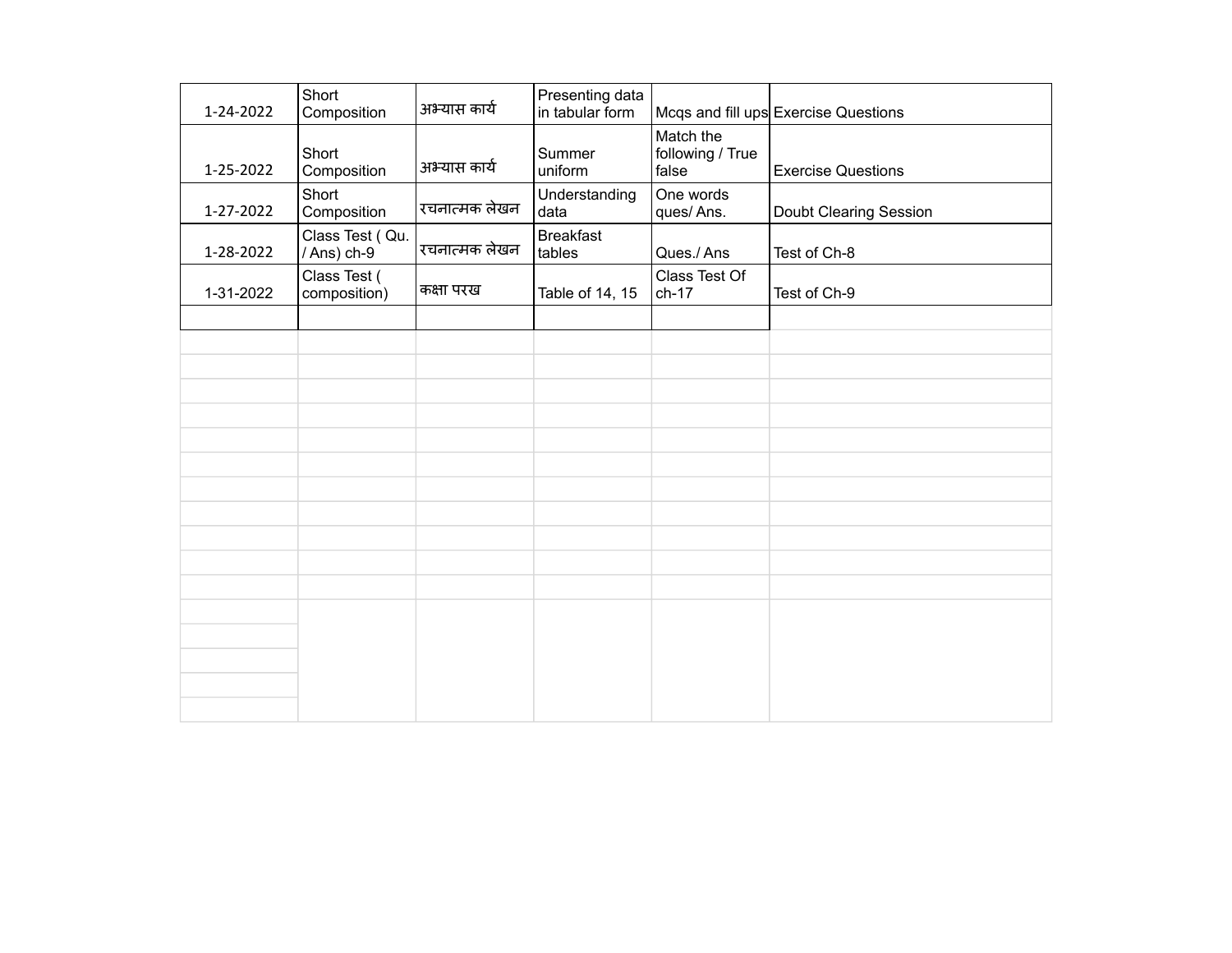| <b>ARMY PUBLIC SCHOOL, ALWAR</b>         |                                                       |                                          |                                                  |                              |                               |  |  |
|------------------------------------------|-------------------------------------------------------|------------------------------------------|--------------------------------------------------|------------------------------|-------------------------------|--|--|
| <b>SPLIT UP OF SYLLABUS JANUARY-2021</b> |                                                       |                                          |                                                  |                              |                               |  |  |
|                                          |                                                       |                                          | <b>Class III</b>                                 |                              |                               |  |  |
|                                          |                                                       |                                          |                                                  | <b>SUBJECTS</b>              |                               |  |  |
| <b>DATE</b>                              | <b>ENGLISH</b>                                        | <b>HINDI</b>                             | <b>MATHS</b>                                     | <b>EVS</b>                   | Computer                      |  |  |
| 1/10/2022                                | Ch9: The Magic<br>Sheet -<br>Reading &<br>Explanation | पाठ 12- फ़ैसला:<br>वाचन और<br>व्याख्या   | Geometry:<br>shapes 2D &<br>3D                   | Ch-16 Weather<br>and Seasons | Ch-9 Microsoft Word           |  |  |
| 1-11-2022                                | New Words &<br>Meanings                               | शब्दार्थ और<br>मुहावरे                   | Ex 10.1                                          | Explanation                  | Explanation                   |  |  |
| 1-12-2022                                | <b>Back Exercises</b>                                 | विडिओ - अभ्यास<br>कार्य                  | Ex: 10.2                                         | <b>Book Exercise</b>         | Explanation                   |  |  |
| 1-13-2022                                | Question-Answer                                       | प्रश्न-उत्तर                             | Ex:10.3                                          | Q/Ans                        | <b>Exercise Questions</b>     |  |  |
| 1-17-2022                                | Test of Ch9                                           | कक्षा परख - पाठ 1                        | Patterns:<br>number &<br>geometrical<br>patterns | Class Test of<br>$Ch-16$     | <b>Exercise Questions</b>     |  |  |
| 1-18-2022                                | Grammar -<br><b>Adverbs</b>                           | पाठ 13-फूल<br>(कविता)                    | Ex 11.1                                          | Ch-17 The<br>Earth and Sky   | Doubt Clearing Session        |  |  |
| 1-19-2022                                | Video Book<br>Exercises                               | शब्दार्थ और<br>मुहावरे<br>अभ्यास कार्य / | Ex: 11.2                                         | Explanation                  | Ch-10 Multimedia And Internet |  |  |
| 1-20-2022                                | <b>Book Exercises</b>                                 | प्रश्न - उत्तर                           | Ex 11.3                                          | <b>Book Exercise</b>         | Explanation                   |  |  |
| 1-21-2022                                | Ch10: Garima<br>Goes To School<br>- Reading           | व्याकरण- शुद्ध -<br>अश्दध वर्तनी         | Ex: 11.4                                         | Q/Ans                        | Explanation                   |  |  |
| 1-24-2022                                | Explanation/<br>New Words &<br>Meanings               | अभ्यास कार्य                             | Data handling:<br>number & tallies               | Class Test of<br>Ch-17       | <b>Exercise Questions</b>     |  |  |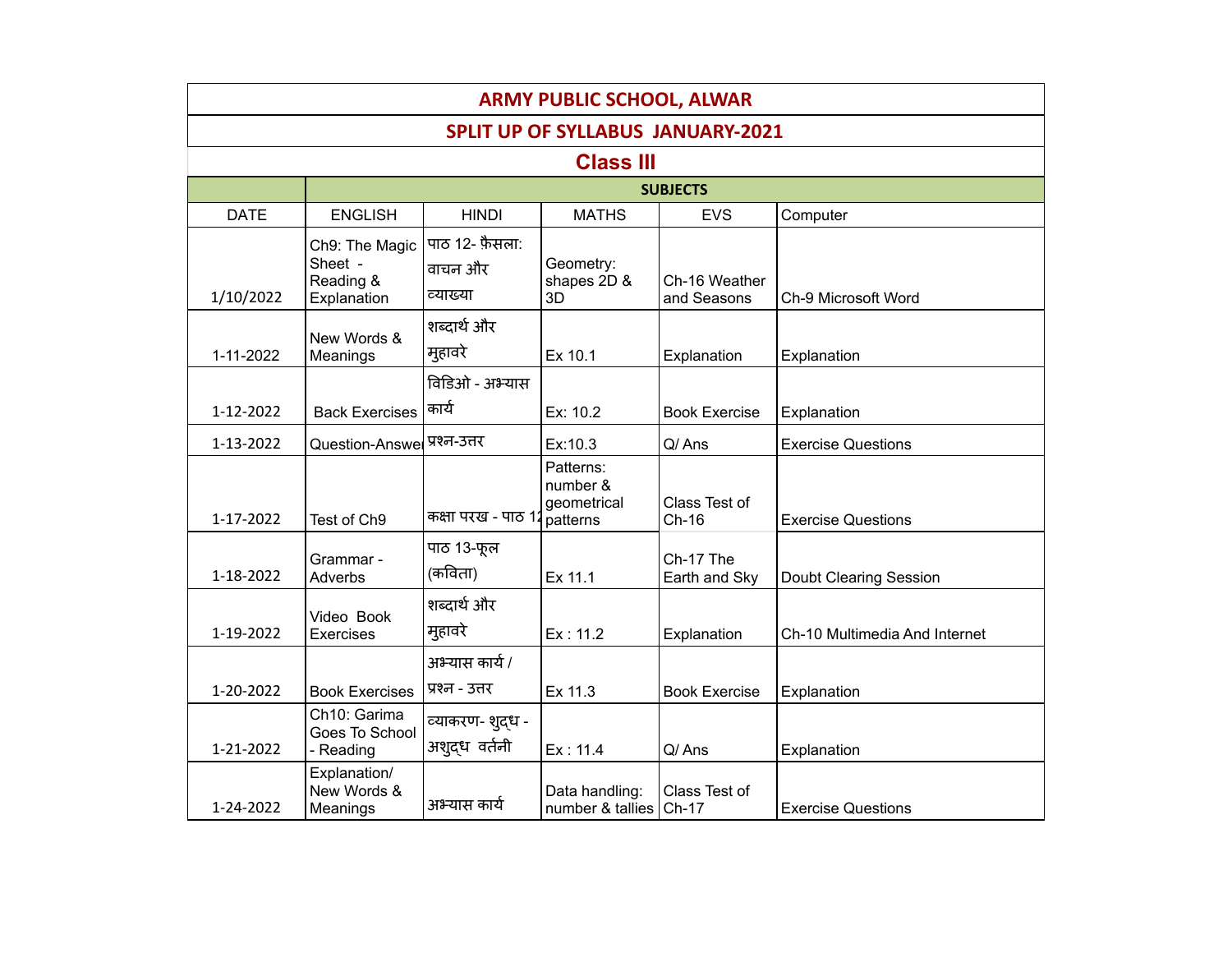| 1-25-2022 | <b>Back Exercises</b><br>& Question /<br>Answers | अभ्यास कार्य                     | Ex: 12.1          | Ch-18 Our<br>Festivals   | <b>Exercise Questions</b> |
|-----------|--------------------------------------------------|----------------------------------|-------------------|--------------------------|---------------------------|
| 1-27-2022 | Test of Ch 10                                    | क्रियाकलाप                       | Ex: 12.2          | <b>Book Exercise</b>     | Doubt Clearing Session    |
| 1-28-2022 | Grammar - do<br>/does /did                       | कक्षा परख - पाठ<br>13 और व्याकरण | Ex: 12.3          | Q/Ans                    | Test of Ch-9              |
| 1-31-2022 | <b>Book Exercises</b>                            | वर्कशीट                          | <b>Model Test</b> | Class Test of<br>$Ch-18$ | Test of Ch-10             |
|           |                                                  |                                  |                   |                          |                           |
|           |                                                  |                                  |                   |                          |                           |
|           |                                                  |                                  |                   |                          |                           |
|           |                                                  |                                  |                   |                          |                           |
|           |                                                  |                                  |                   |                          |                           |
|           |                                                  |                                  |                   |                          |                           |
|           |                                                  |                                  |                   |                          |                           |
|           |                                                  |                                  |                   |                          |                           |
|           |                                                  |                                  |                   |                          |                           |
|           |                                                  |                                  |                   |                          |                           |
|           |                                                  |                                  |                   |                          |                           |
|           |                                                  |                                  |                   |                          |                           |
|           |                                                  |                                  |                   |                          |                           |
|           |                                                  |                                  |                   |                          |                           |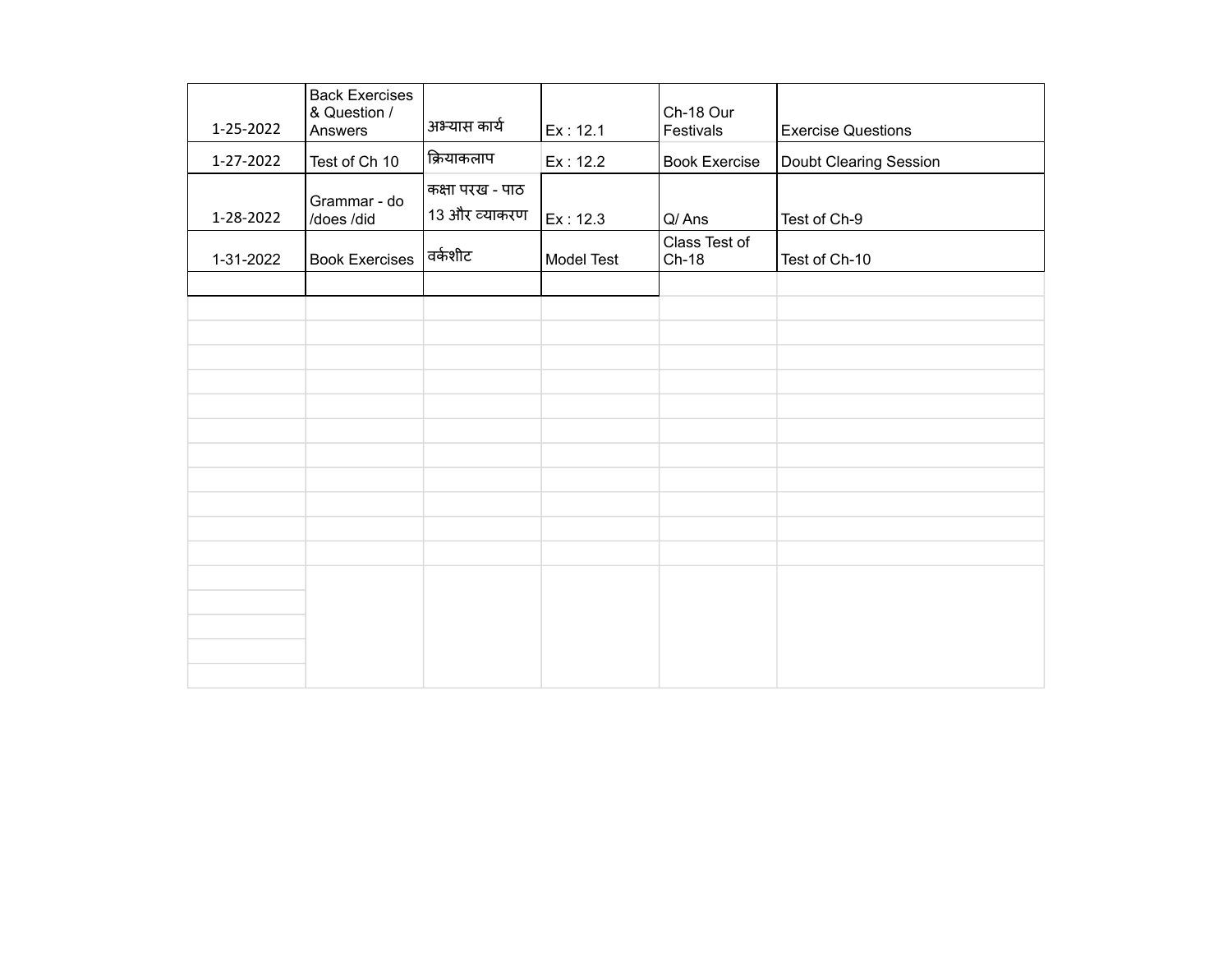| <b>ARMY PUBLIC SCHOOL, ALWAR</b>         |                                                      |                                            |                                 |                                                    |                           |  |  |  |
|------------------------------------------|------------------------------------------------------|--------------------------------------------|---------------------------------|----------------------------------------------------|---------------------------|--|--|--|
| <b>SPLIT UP OF SYLLABUS JANUARY-2021</b> |                                                      |                                            |                                 |                                                    |                           |  |  |  |
| <b>Class IV</b>                          |                                                      |                                            |                                 |                                                    |                           |  |  |  |
|                                          |                                                      |                                            | <b>SUBJECTS</b>                 |                                                    |                           |  |  |  |
| <b>DATE</b>                              | <b>ENGLISH</b>                                       | <b>HINDI</b>                               | <b>MATHS</b>                    | <b>EVS</b>                                         | Computer                  |  |  |  |
| 1/10/2022                                | Ch9:Unusual<br>Friends -<br>Reading &<br>Explanation | पाठ 14 - :<br>क्रिसमस- वाचन<br>और व्याख्या | $Ch-14$<br>Geometry<br>(Intro.) | Ch-17<br>Environment<br><b>Pollution</b>           | Ch-9 Powerpoint           |  |  |  |
| 1-11-2022                                | New Words &<br>Meanings                              | शब्दार्थ और<br>मुहावरे                     | $Ex: -14.1$                     | Explanation                                        | Explanation               |  |  |  |
| 1-12-2022                                | Video / Back<br>Exercises                            | अभ्यास कार्य                               | $Ex: -14.2$                     | Explanation                                        | Explanation               |  |  |  |
| 1-13-2022                                | Question-Answel प्रश्न-उत्तर                         |                                            | $Ex: -14.3$                     | <b>Book Exercise</b>                               | <b>Exercise Questions</b> |  |  |  |
| 1-17-2022                                | Test of Ch9                                          | कक्षा परख - पाठ 14 Ex:-14.4                |                                 | Q/Ans                                              | <b>Exercise Questions</b> |  |  |  |
| 1-18-2022                                | Grammar -<br>Prepositions                            | व्याकरण- मुहावरे                           | Ex:-14.5                        | Class Test of<br>Ch-17                             | Doubt Clearing Session    |  |  |  |
| 1-19-2022                                | Video Book<br>Exercises                              | अभ्यास कार्य                               | $Ex: -14.6$                     | Ch-18 Map<br>Reading and<br><b>Locating Places</b> | Ch-10 Internet            |  |  |  |
|                                          |                                                      | व्याकरण :-महीनो                            |                                 |                                                    |                           |  |  |  |
| 1-20-2022                                | <b>Book Exercises</b>                                | के नाम                                     | Ex:-14.7                        | Explanation                                        | Explanation               |  |  |  |
| 1-21-2022                                | Ch10: The<br>World of Sports-<br>Reading             | अभ्यास कार्य                               | $Ex: -14.8$                     | Explanation                                        | Explanation               |  |  |  |
| 1-24-2022                                | Explanation/<br>New Words &<br>Meanings              | कक्षा-परख                                  | Activity on Symm Book Exercise  |                                                    | <b>Exercise Questions</b> |  |  |  |
| 1-25-2022                                | <b>Back Exercises</b><br>& Question /<br>Answers     | व्याकरण- योजक                              | <b>Chapter Test</b>             | Q/Ans                                              | <b>Exercise Questions</b> |  |  |  |
| 1-27-2022                                | Activity/Test                                        | अभ्यास कार्य                               | Ch-15 Patterns (ICh-18          | Class Test of                                      | Doubt Clearing Session    |  |  |  |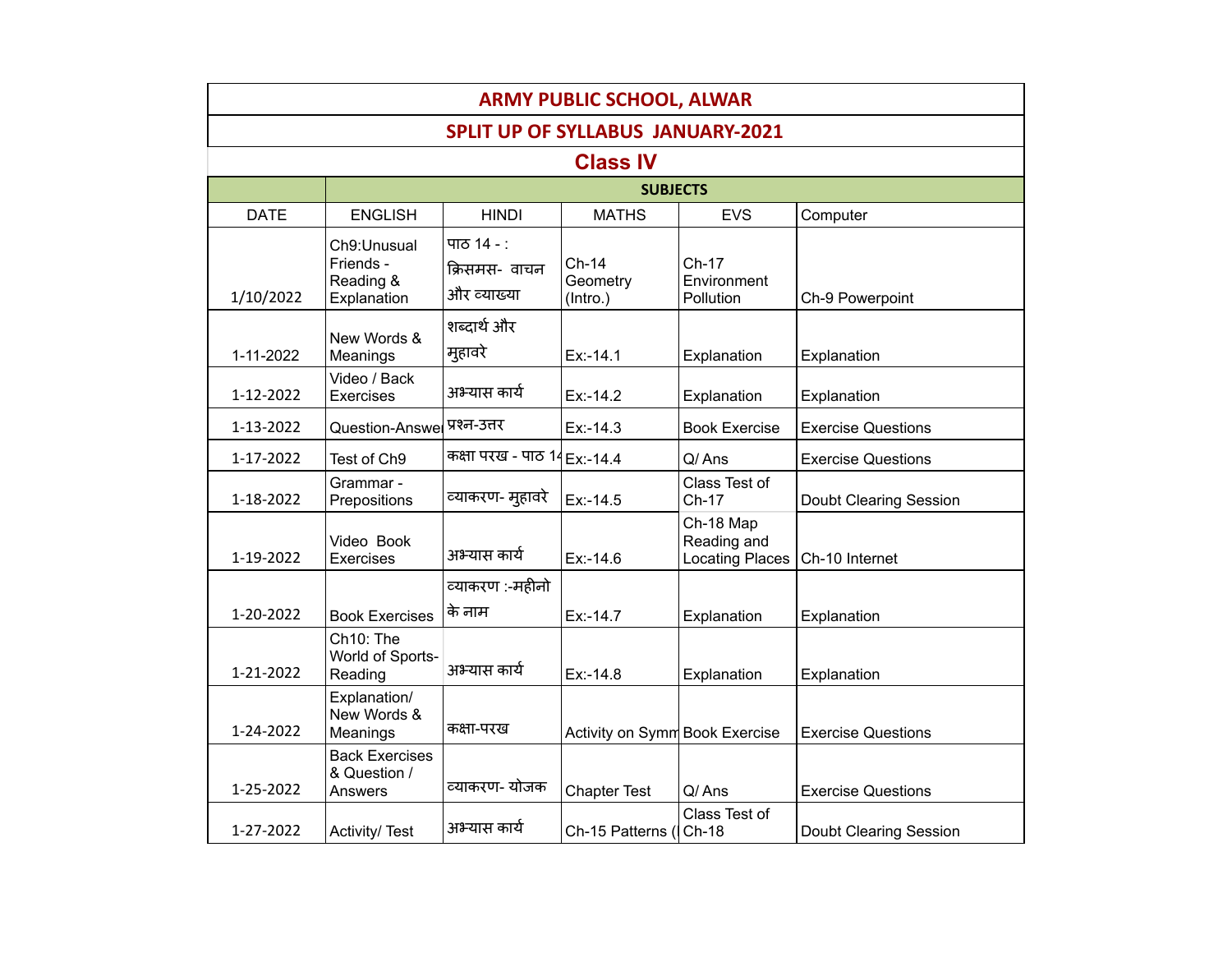| 1-28-2022 | Grammar -<br>Conjunctions | कक्षा परख | Ex:-15.1 | Ch-19 Our<br>Transport | Test of Ch-9  |
|-----------|---------------------------|-----------|----------|------------------------|---------------|
| 1-31-2022 | Video & Book<br>Exercises | वर्कशीट   | Ex:-15.2 | Explanation            | Test of Ch-10 |
|           |                           |           |          | Explanation            |               |
|           |                           |           |          |                        |               |
|           |                           |           |          |                        |               |
|           |                           |           |          |                        |               |
|           |                           |           |          |                        |               |
|           |                           |           |          |                        |               |
|           |                           |           |          |                        |               |
|           |                           |           |          |                        |               |
|           |                           |           |          |                        |               |
|           |                           |           |          |                        |               |
|           |                           |           |          |                        |               |
|           |                           |           |          |                        |               |
|           |                           |           |          |                        |               |
|           |                           |           |          |                        |               |
|           |                           |           |          |                        |               |
|           |                           |           |          |                        |               |
|           |                           |           |          |                        |               |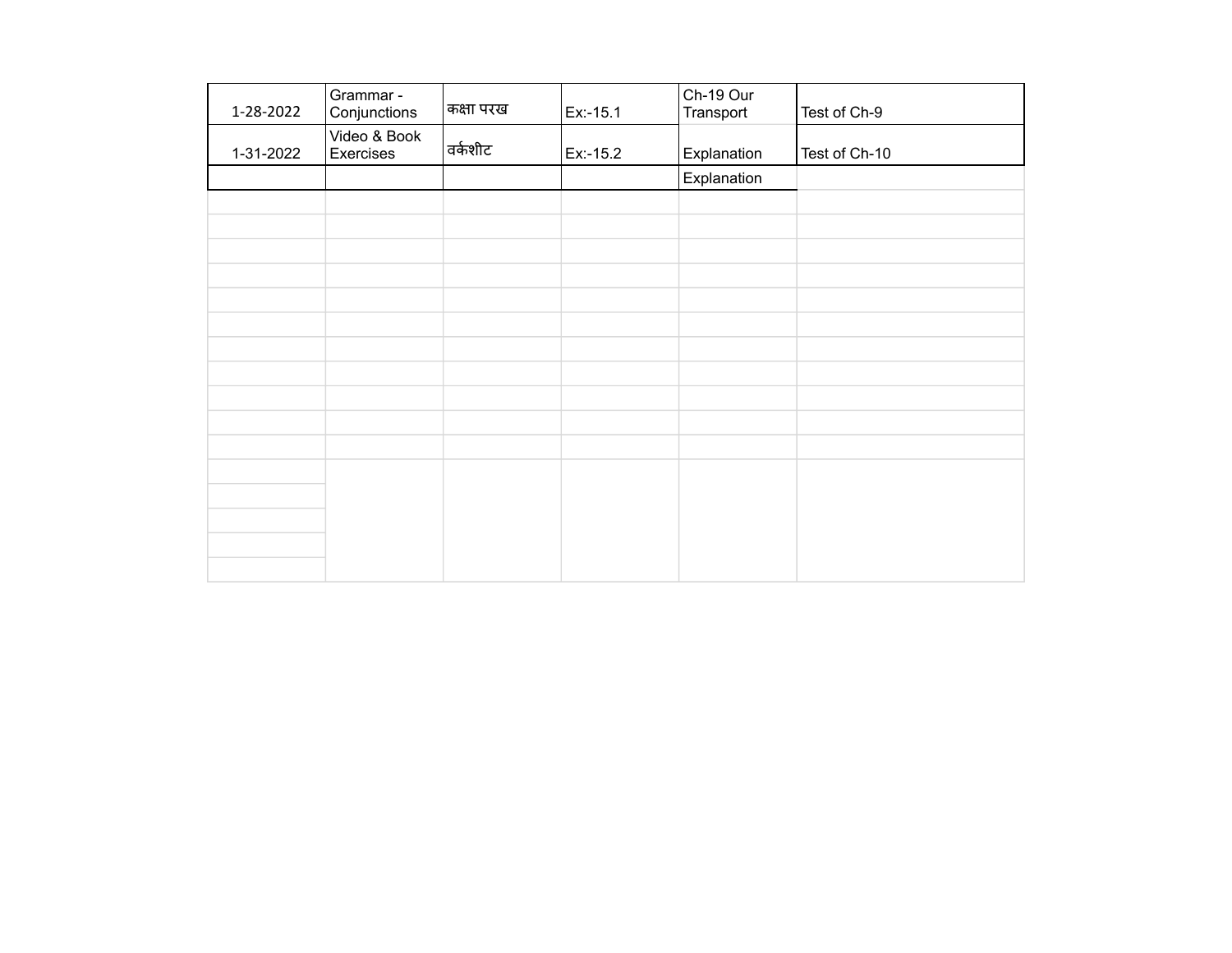| <b>ARMY PUBLIC SCHOOL, ALWAR</b>         |                                                                  |                                                                  |                                                                     |                               |                           |  |  |  |  |
|------------------------------------------|------------------------------------------------------------------|------------------------------------------------------------------|---------------------------------------------------------------------|-------------------------------|---------------------------|--|--|--|--|
| <b>SPLIT UP OF SYLLABUS JANUARY-2021</b> |                                                                  |                                                                  |                                                                     |                               |                           |  |  |  |  |
| <b>Class V</b>                           |                                                                  |                                                                  |                                                                     |                               |                           |  |  |  |  |
|                                          | <b>SUBJECTS</b>                                                  |                                                                  |                                                                     |                               |                           |  |  |  |  |
| <b>DATE</b>                              | <b>ENGLISH</b>                                                   | <b>HINDI</b>                                                     | <b>MATHS</b>                                                        | <b>EVS</b>                    | Computer                  |  |  |  |  |
| 1/10/2022                                | <b>Ch9: The Priceless</b><br>Slippers - Reading &<br>Explanation | पाठ 13-:<br>आज्ञाकारी<br>घटोत्कच<br>in te<br>वाचन और<br>व्याख्या | $Ch-14$<br>Perspective<br>view and 3-D<br>objects(<br>Introduction) | Ch-19 Towards<br>Independence | Ch-8 Microsoft Excel      |  |  |  |  |
| 1-11-2022                                | New Words &<br>Meanings                                          | शब्दार्थ और<br>मुहावरे                                           | Ex-14.1                                                             | Explanation                   | Explanation               |  |  |  |  |
| 1-12-2022                                | Video / Back<br><b>Exercises</b>                                 | अभ्यास कार्य                                                     | Ex-14.1                                                             | Explanation                   | Explanation               |  |  |  |  |
| 1-13-2022                                | <b>Question-Answers</b>                                          | प्रश्न-उत्तर                                                     | Ex-14.2                                                             | <b>Book Exercise</b>          | <b>Exercise Questions</b> |  |  |  |  |
| 1-17-2022                                | Test of Ch9                                                      | कक्षा परख - पाठ 14 Ex-14.2                                       |                                                                     | Q/Ans                         | <b>Exercise Questions</b> |  |  |  |  |
| 1-18-2022                                | Grammar -<br>Prepositions                                        | व्याकरण- मुहावरे                                                 | Class Test Ch-<br>14                                                | Class Test of Ch-19           | Doubt Clearing Session    |  |  |  |  |
| 1-19-2022                                | Video Book<br>Exercises                                          | अभ्यास कार्य                                                     | Ch-15 Pattern                                                       | Ch-20 Birth of a Nation       | Ch-9 Internet             |  |  |  |  |
| 1-20-2022                                | <b>Book Exercises</b>                                            | व्याकरण:- काल                                                    | Ex-15.1                                                             | Explanation                   | Explanation               |  |  |  |  |
| 1-21-2022                                | Ch10: Param Vir<br>Chakra-Reading                                | अभ्यास कार्य                                                     | Ex-15.1                                                             | Explanation                   | Explanation               |  |  |  |  |
| 1-24-2022                                | Explanation/New<br>Words & Meanings                              | पाठ 14 -: दोहे:-<br>वाचन और<br>व्याख्या                          | Ex-15.2                                                             | <b>Book Exercise</b>          | <b>Exercise Questions</b> |  |  |  |  |
| 1-25-2022                                | <b>Back Exercises &amp;</b><br><b>Question / Answers</b>         | शब्दार्थ और<br>मुहावरे                                           | Ex-15.2                                                             | Q/Ans                         | <b>Exercise Questions</b> |  |  |  |  |
| 1-27-2022                                | Activity/Test                                                    | अभ्यास कार्य                                                     | <b>Chapter Test</b>                                                 | Class Test of Ch-20           | Doubt Clearing Session    |  |  |  |  |